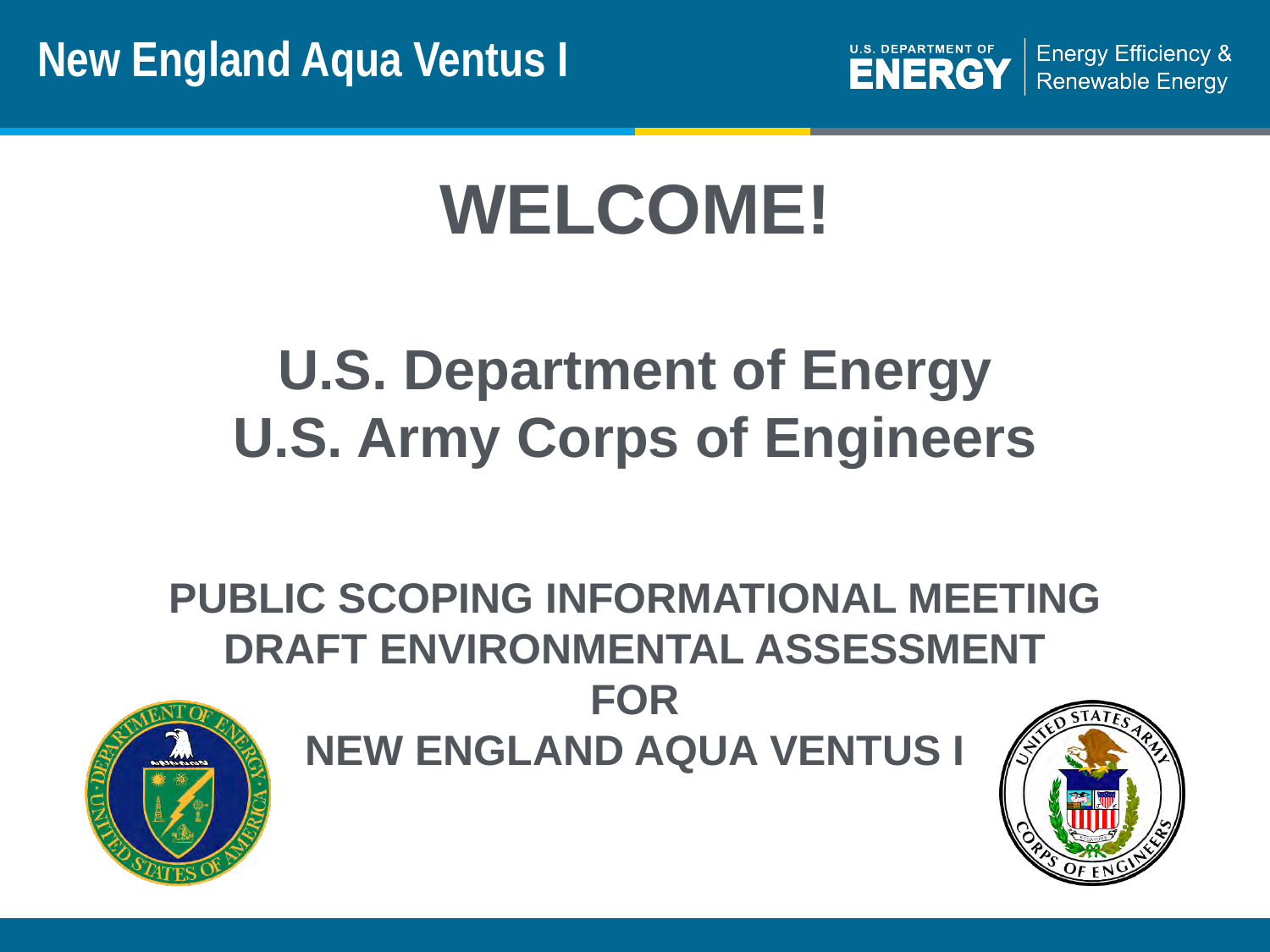**Purpose of Today's Meeting:**

- Provide update on UMaine NEAV I Offshore Wind Demonstration Project
- Solicit feedback on issues to be considered in Draft Environmental Assessment

**Today's Meeting Will Cover:**

- 1. Overview of NEPA Process and Public Involvement
- 2. UMaine New England Aqua Ventus I (NEAV I) Project Timeline
- 3. Project Overview and Changes Since 2017

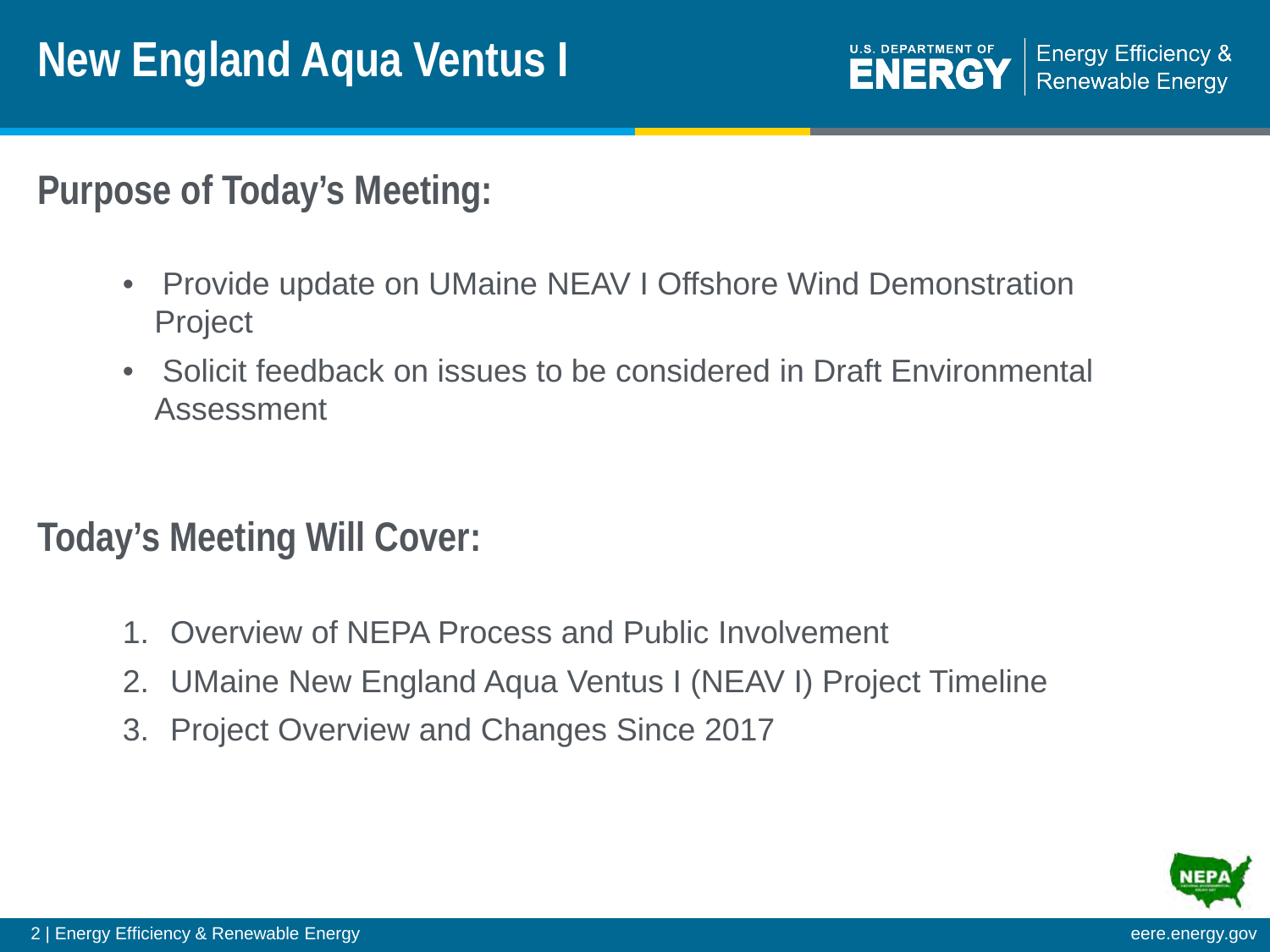#### **U.S. DEPARTMENT OF Energy Efficiency & ENERGY Renewable Energy**

### **Virtual Platform Information**

- **GoToWebinar** is being used as today's meeting platform.
- The platform allows for a video and PowerPoint presentation. All participants (public) will be muted.
- The meeting will have two presenters, one from DOE and one from University of Maine, with additional subject matter experts, if needed, to answer questions. Following the presentation, participants may submit a question using the "Questions" function on their screen. The questions will only be seen by the moderator and panelists.
- Questions can be asked at any time during the presentation. Moderator(s) will consolidate and chart questions and will verbally pose questions to the presenters/subject matter experts following the presentation.
- Participants are reminded that the presentation is informational only. Questions or comments posed during these sessions will not be part of the official record, and participants will be directed to where comments or suggestions can be made as part of the official record.
- This PowerPoint presentation will be posted at [www.energy.gov/node/2053718](http://www.energy.gov/node/2053718) after the meeting.

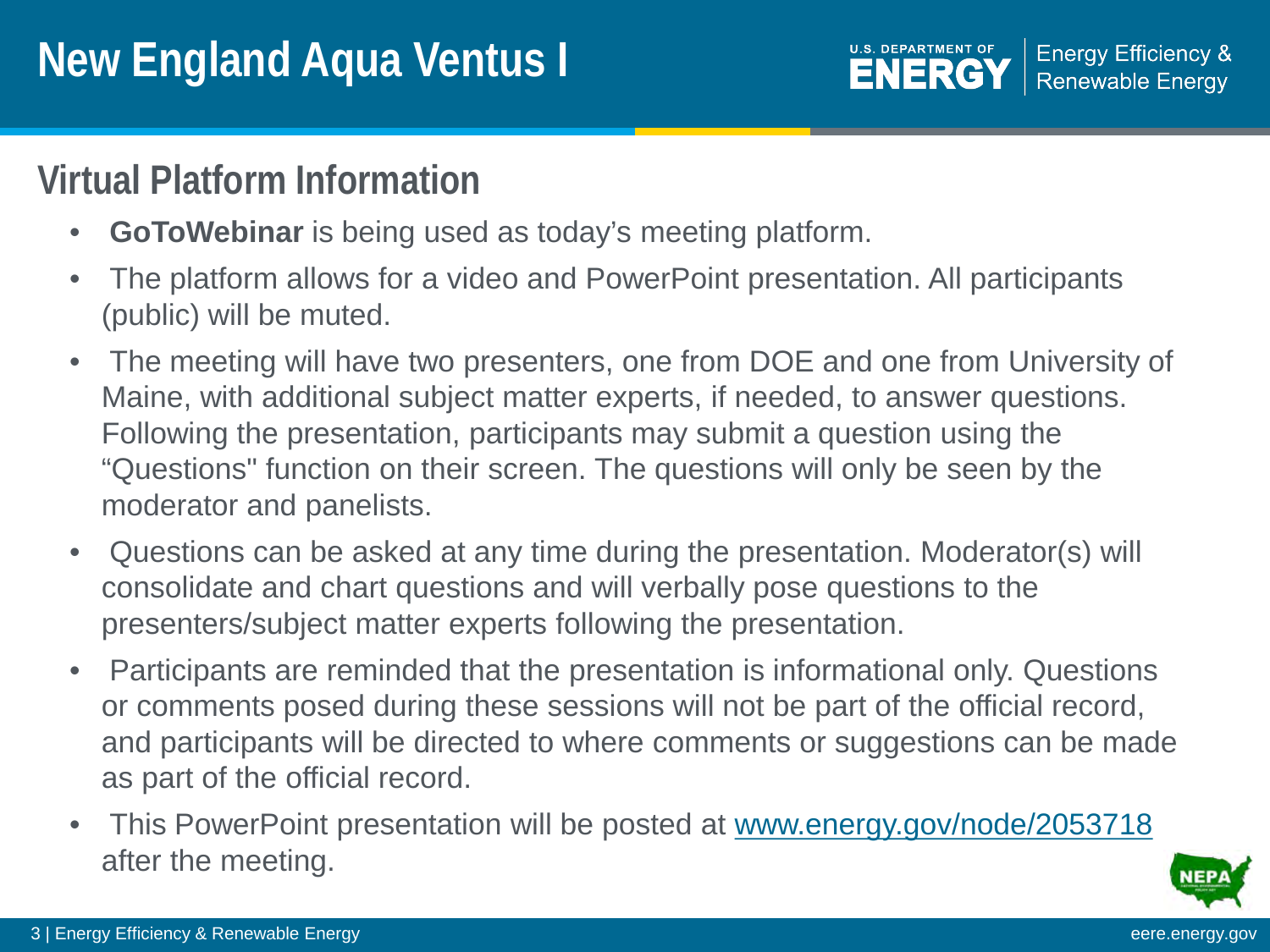

**Energy Efficiency & Renewable Energy** 

# **Part 1: Overview of NEPA Process and Public Involvement**





4 | Energy Efficiency & Renewable Energy eere.energy.gov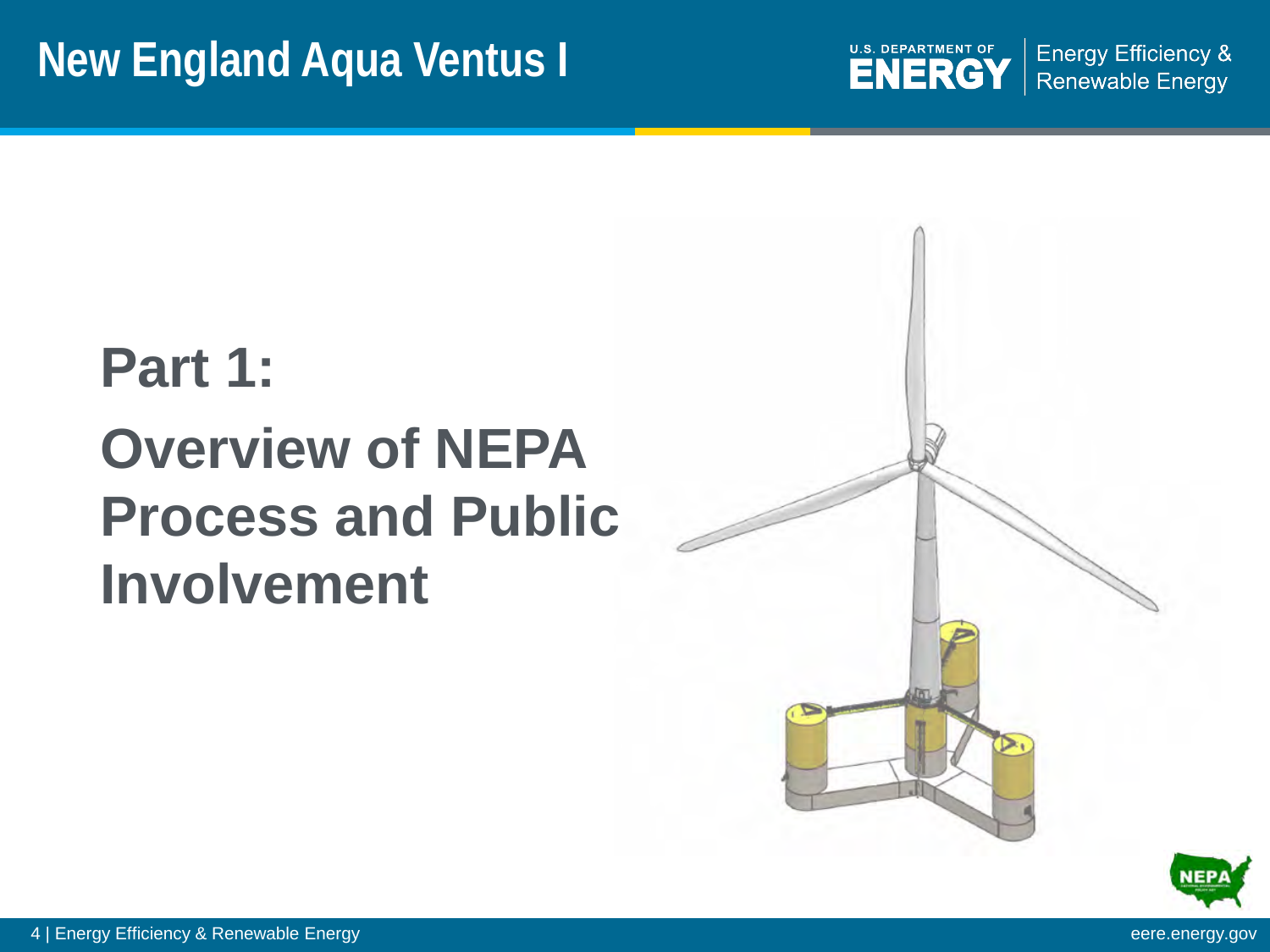

**Energy Efficiency &** Renewable Energy



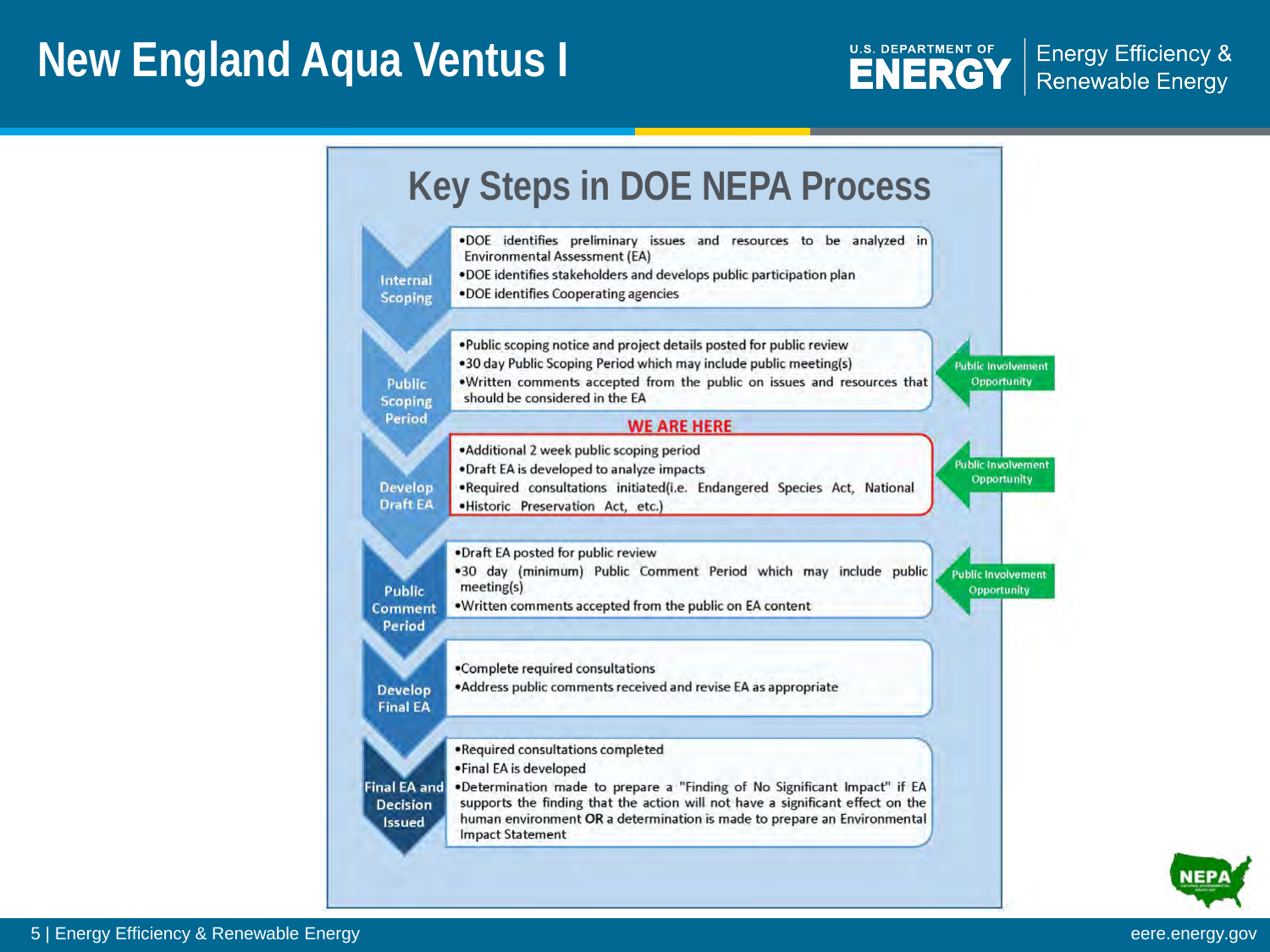### **Issues and Resources to be Considered in the Draft Environmental Assessment**

- Aesthetics and Visual Resources
- Air Quality
- Biological Resources
	- Including Benthic, Avian and Bat Species, Marine Mammals, and Protected Species
- Cultural Resources
- Floodplains and Wetlands
- Geology, Sediments, and Soils
- Noise
- Ocean and Land Use
	- Including Commercial Fishing, Recreation, Navigation, Transportation, and Traffic
- **Socioeconomics** 
	- Including Environmental **Justice**
- **Water Quality** 
	- Including Sedimentation, Spills, and Hazardous Material **Management**
- Climate Change



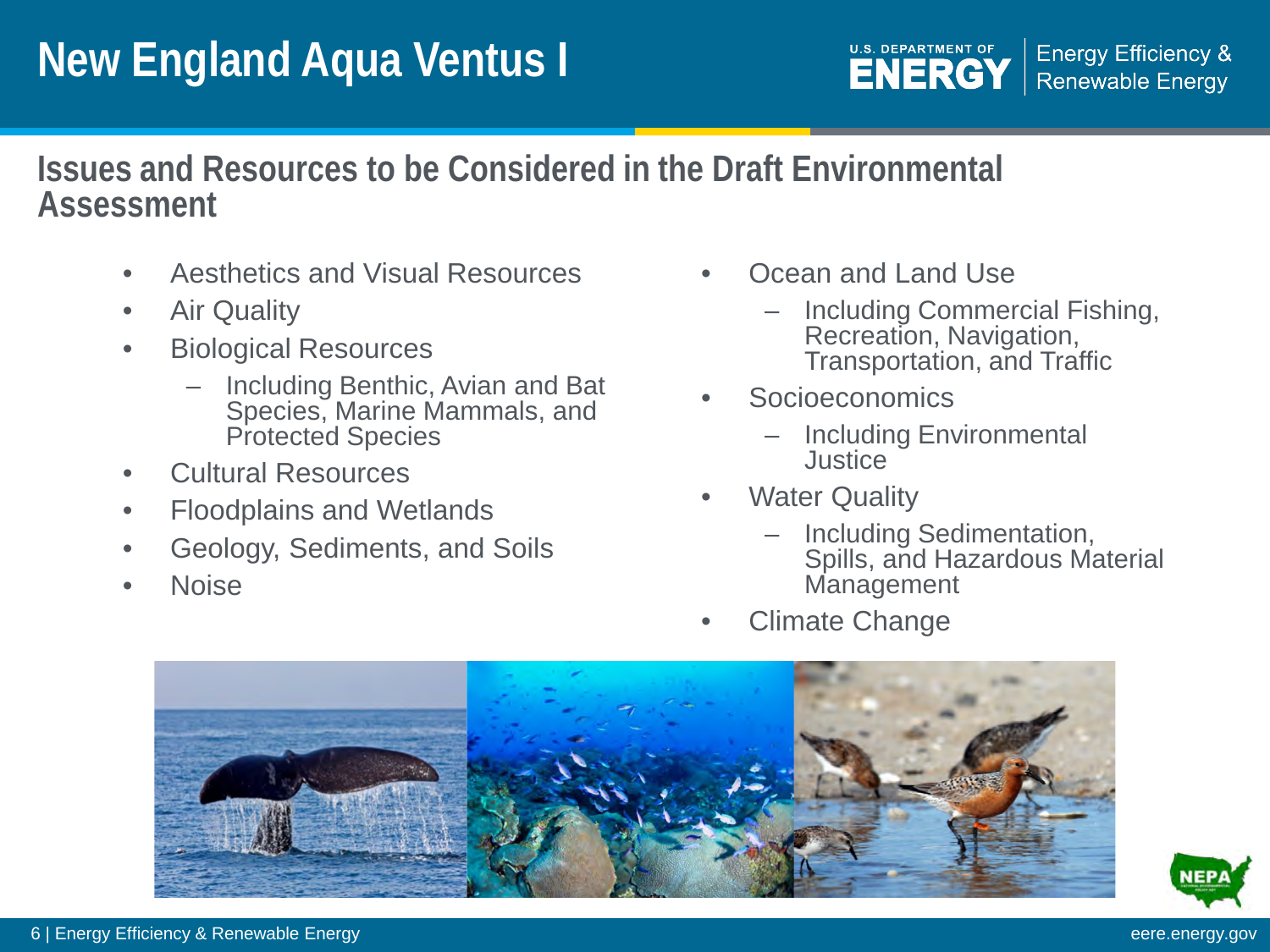

**National Environmental Policy Act (NEPA) National Environmental Policy Act (NEPA) How Can You Be Involved?**





#### **Stay involved.**

**Written** comments on DOE's Proposed Action, alternatives, and the issues and resources that should be considered in the Draft EA will be accepted by mail or by email no later than **June 11, 2021**.

| By Email: | AquaVentus1EA@ee.doe.gov |
|-----------|--------------------------|
|           |                          |

By Mail: Ms. Diana Heyder, NEPA Division U.S. Department of Energy Golden Field Office 15013 Denver West Parkway Golden, CO 80401

If you would like to be notified of upcoming meetings, please provide your name and address via email to [AquaVentus1EA@ee.doe.gov.](mailto:AquaVentus1EA@ee.doe.gov)

#### **Check DOE website for NEPA updates.**

Once completed, the Draft EA will be available for your review at: [www.energy.gov/node/2053718](http://www.energy.gov/node/2053718)

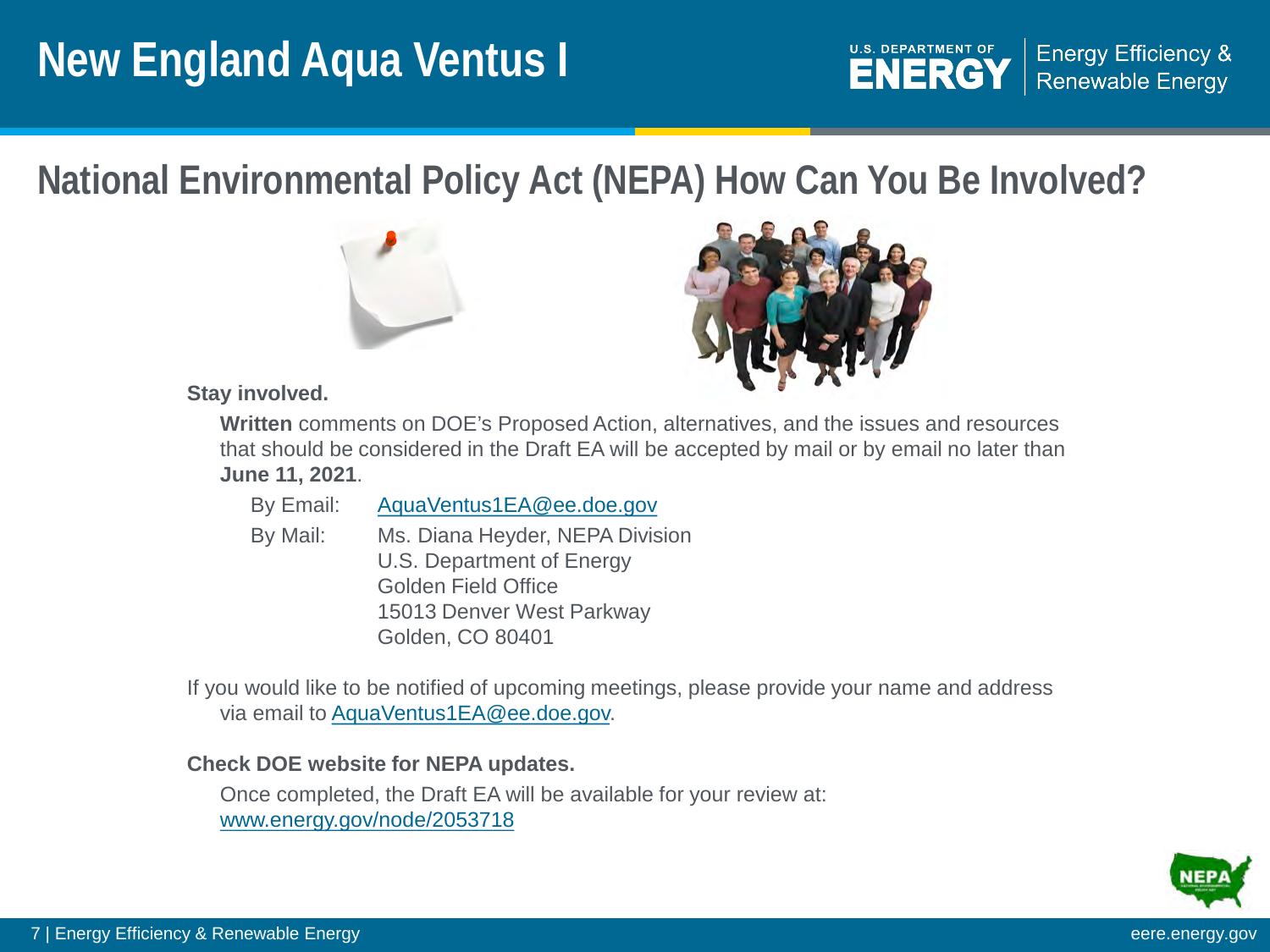

**Energy Efficiency & Renewable Energy** 

# **Part 2: UMaine New England Aqua Ventus I (NEAV I) Project Timeline**





8 | Energy Efficiency & Renewable Energy entry the state of the state of the state of the state of the state of the state of the state of the state of the state of the state of the state of the state of the state of the st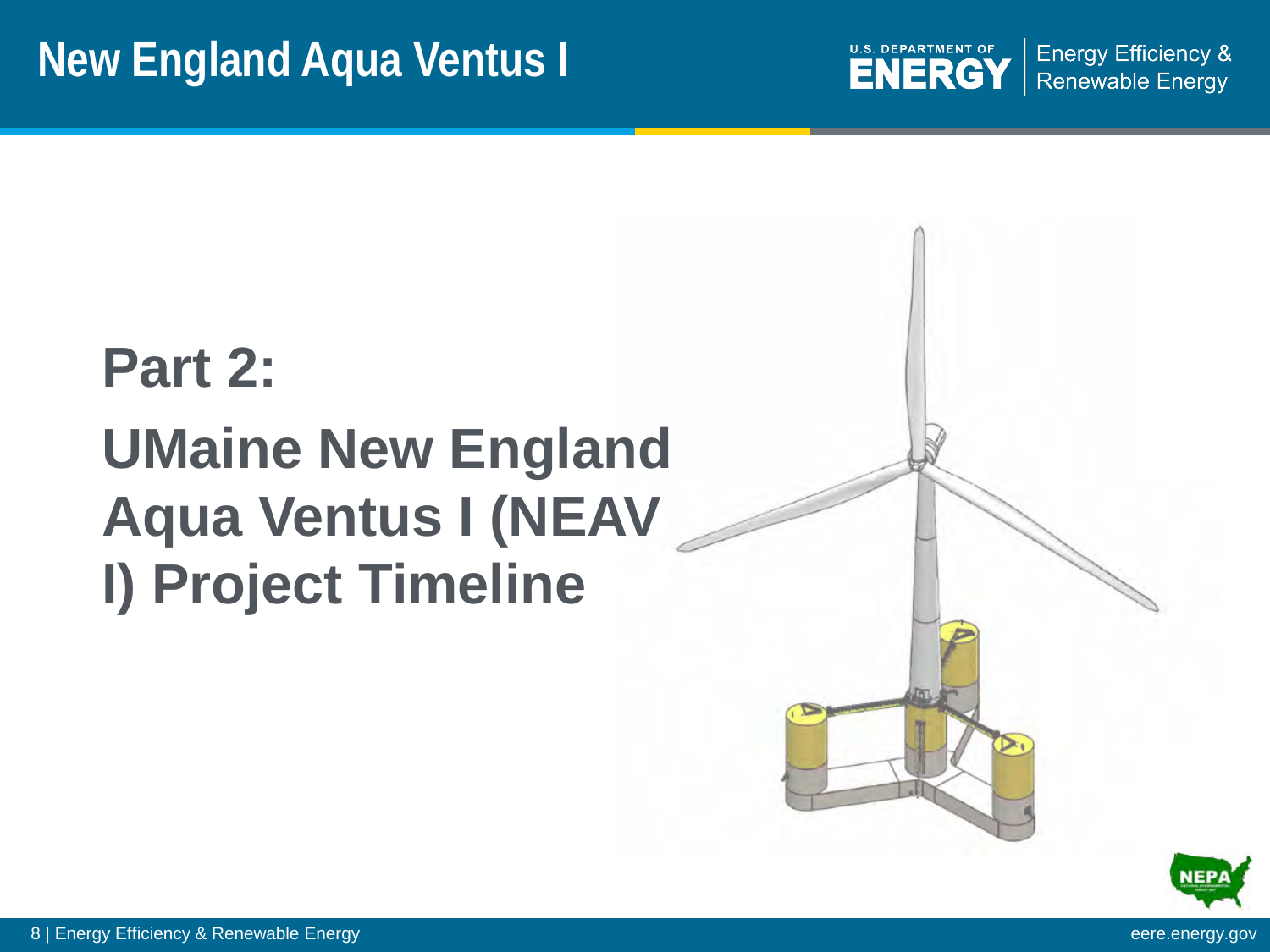U.S. DEPARTMENT OF Energy Efficiency &<br>Renewable Energy

| <b>Project Timeline</b> |                                                                                                                                                                                                                          |  |
|-------------------------|--------------------------------------------------------------------------------------------------------------------------------------------------------------------------------------------------------------------------|--|
| 2013                    | .DOE awards funds for research on the proposed Aqua Ventus project.                                                                                                                                                      |  |
| 2016                    | .DOE determines that an EA is required for proposed two-turbine project. DOE begins EA process.                                                                                                                          |  |
| 2017                    | .DOE conducts initial public scoping informational meetings.                                                                                                                                                             |  |
| 2017-18                 | . UMaine undertakes key studies to support Draft EA development and permitting efforts.                                                                                                                                  |  |
| 2018                    | .NEPA paused while UMaine explores potential changes to proposed project.                                                                                                                                                |  |
| 2020                    | •Modified proposed project include reduction to single turbine and new cable route; UMaine names NEAV as project developer.                                                                                              |  |
| 2021                    | .DOE and USACE (participating agency) re-initiate NEPA for proposed one-turbine project.<br>.DOE to hold additional two-week public scoping period (WE ARE HERE), complete environmental analyses, and prepare Draft EA. |  |
| 2021-22                 | .DOE to complete Final EA / Release Decision Document.                                                                                                                                                                   |  |
|                         |                                                                                                                                                                                                                          |  |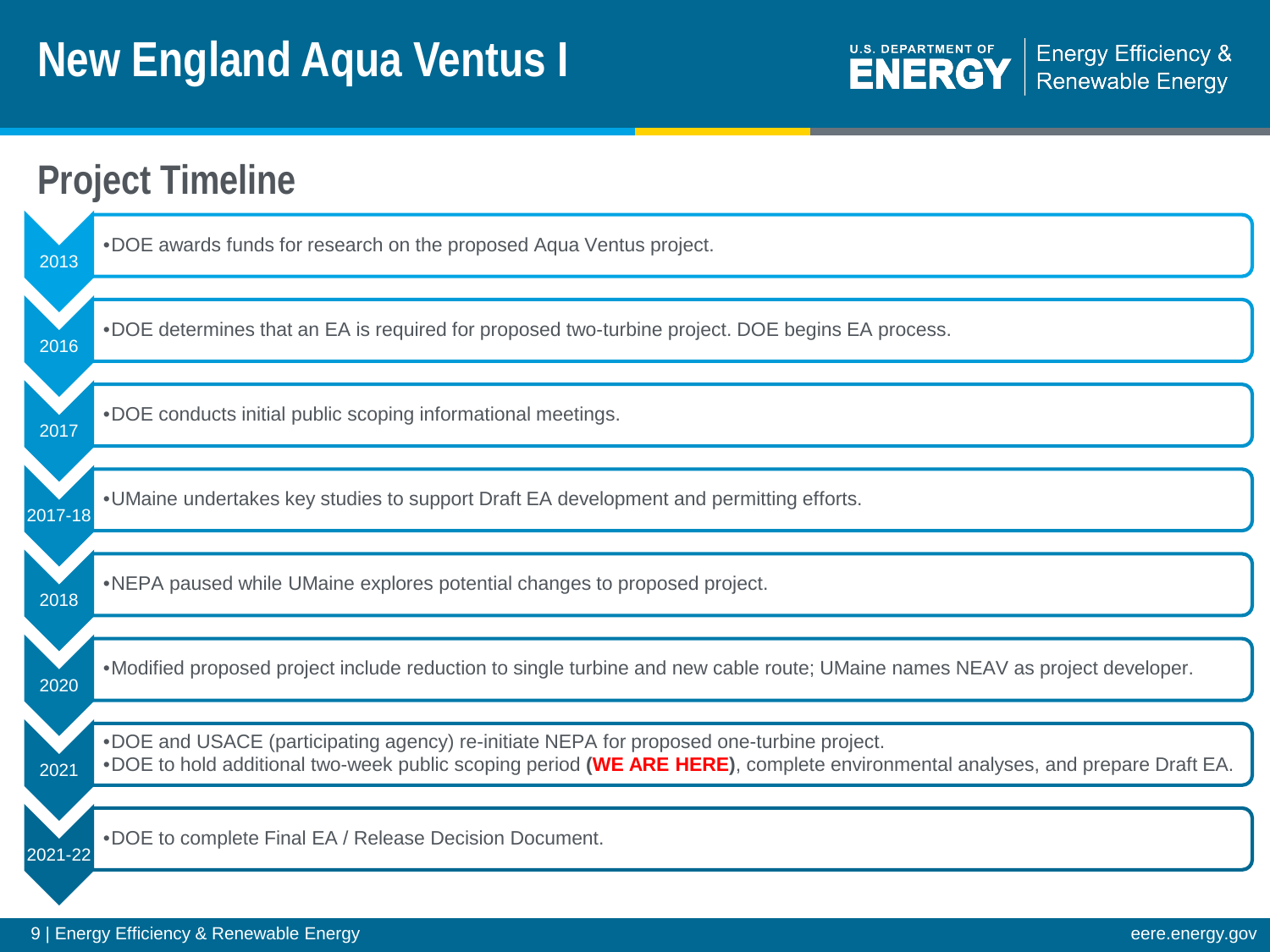U.S. DEPARTMENT OF ENERGY

**Energy Efficiency & Renewable Energy** 

# **Part 3: Project Overview and Changes Since 2017**



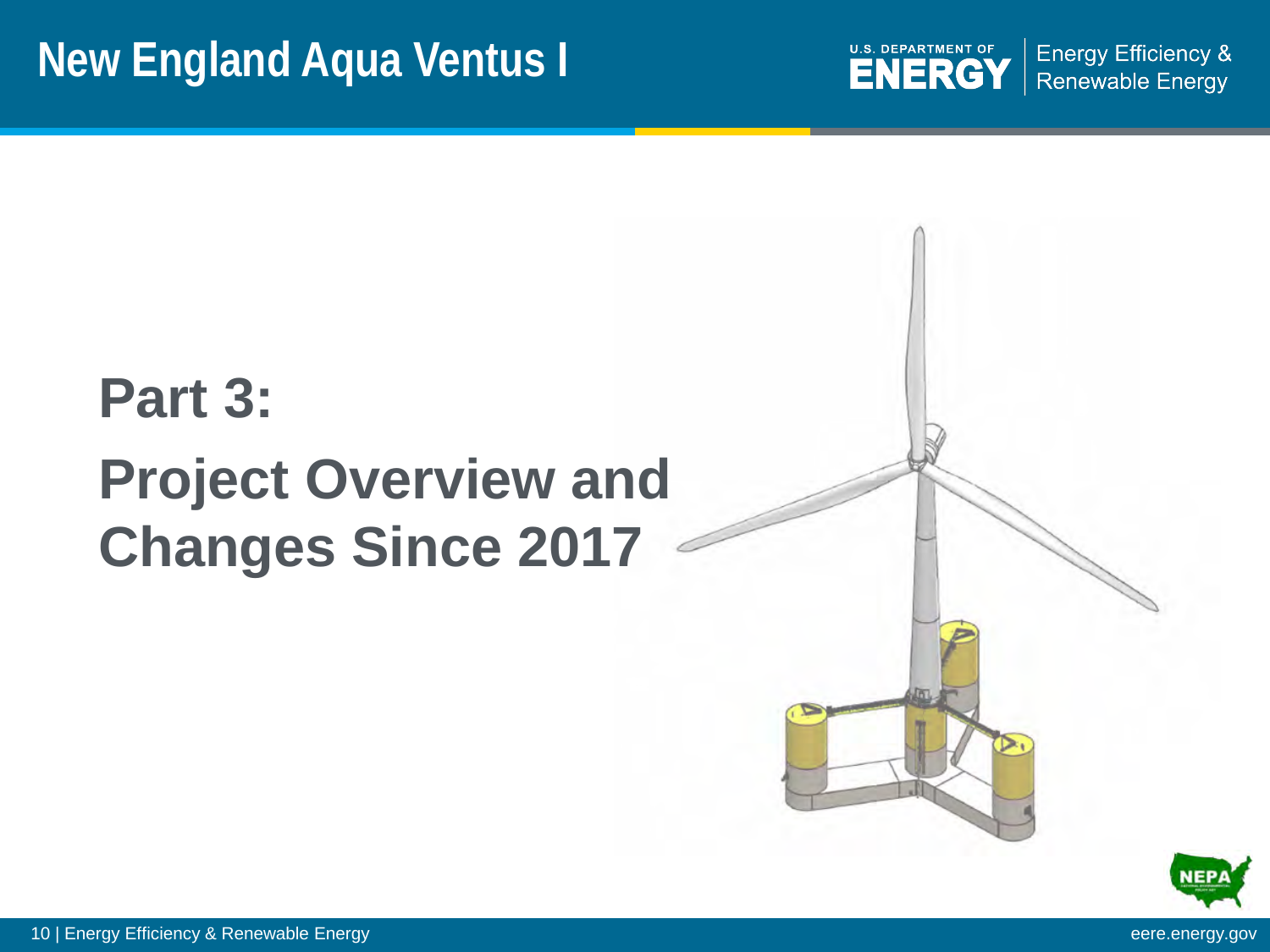**U.S. DEPARTMENT OF ENERGY** 

**Energy Efficiency & Renewable Energy** 

### **Project Overview Project Overview**

- One approx. 11-MW\* wind turbine on floating concrete foundation
- Three potential foundation fabrication/assembly options\*
	- Foundation fabrication in Brewer, ME, assembly in Searsport, ME (Mack Point)
	- Foundation fabrication and assembly in Searsport, ME (Mack Point)
	- Foundation fabrication in Brewer or Searsport, ME (Mack Point) and assembly in Eastport, ME
- Launch assembled foundation at State Oil Transfer Area or in Eastport, ME\*
- Installation of turbine onto foundation west of Sears Island, ME in the previously dredged area
- Unit deployment location in the test site  $~2.5$ miles SW of Monhegan Island, ME
- Subsea cable route and landing location in East Boothbay, ME\*
- Interconnection to Central Maine Power in Boothbay Harbor, ME\*





\*Project change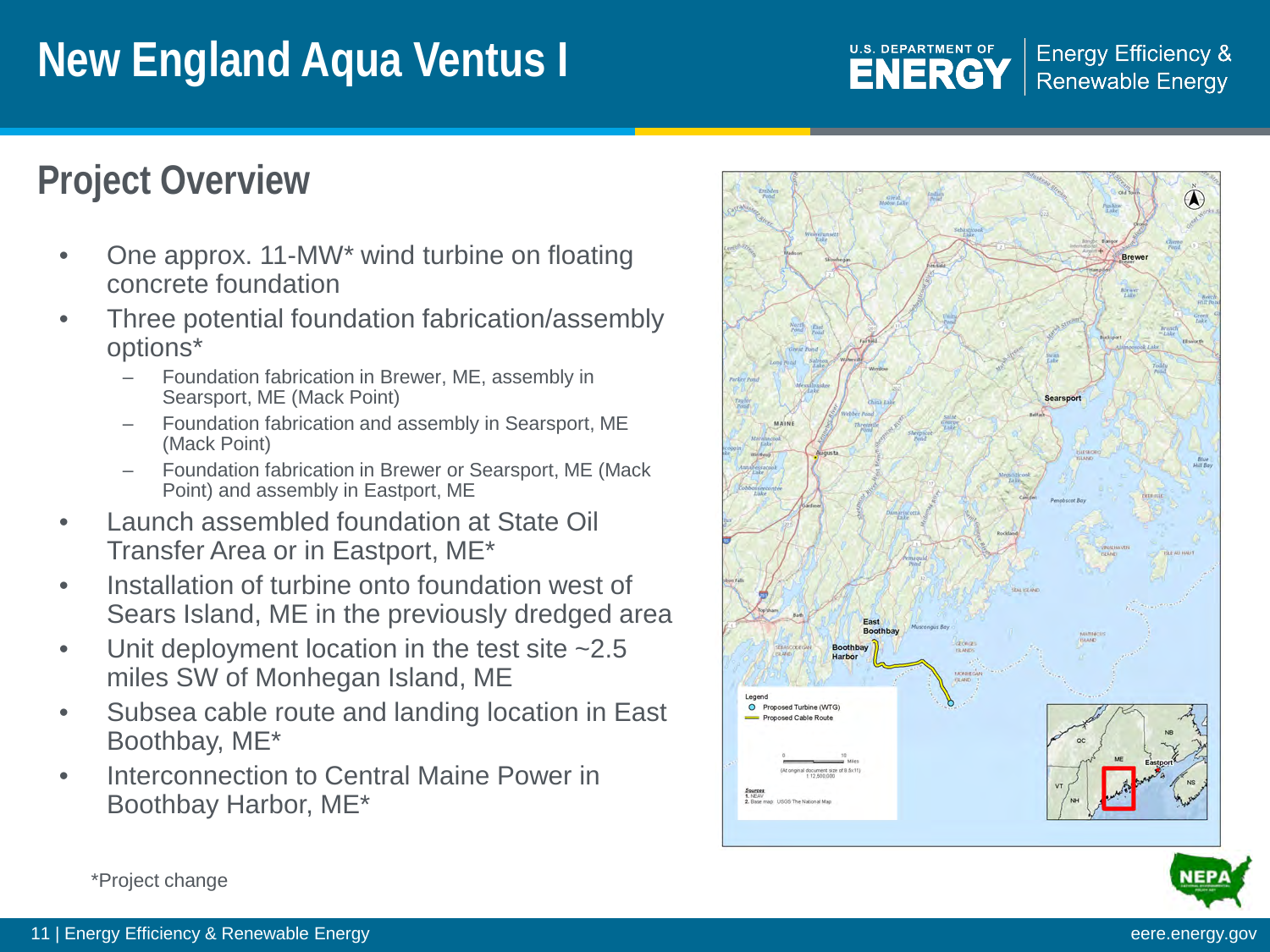**Project Updates and Changes Since 2017 Scoping Meetings**

- 1. Turbine / foundation / mooring changes
- 2. Transmission cable landing and onshore cable route
- 3. Foundation fabrication / assembly location
- 4. Foundation assembly, launch, and turbine installation
- 5. Subsea cable construction and layout

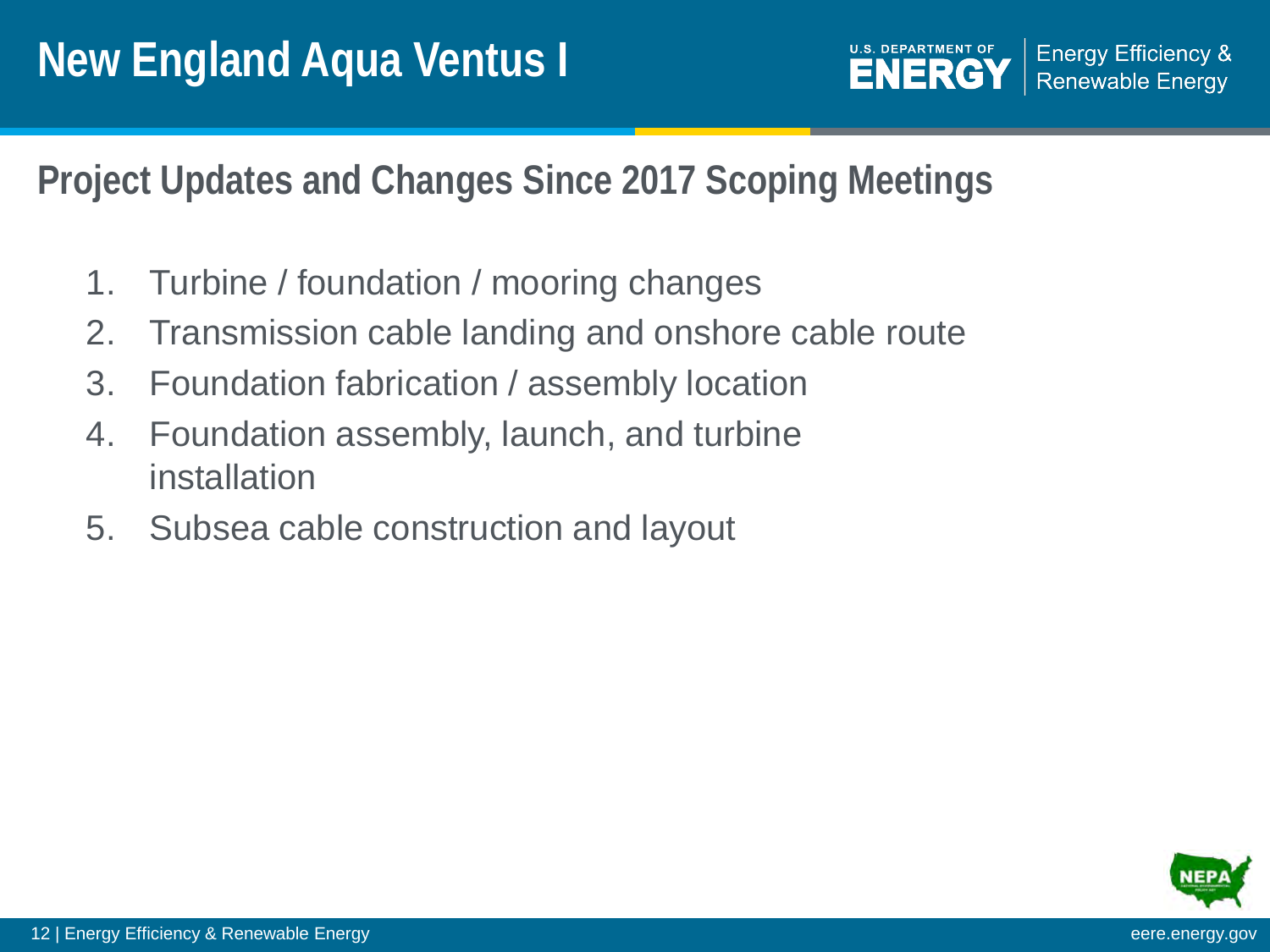

### **1. Turbine / Foundation / Mooring Changes**

| <b>Approx. Specifications</b> | $\overline{2}$ @ 6 MW | $1 @ -11$ MW  |
|-------------------------------|-----------------------|---------------|
| Base diam. (feet)             | 301                   | 325           |
|                               | 2@71,158              |               |
| Base area (sq. ft)            | total: 142,316        | 82,702        |
| Column diam. (feet)           | 30                    | 41            |
| Rotor diam. (feet)            | 495                   | 656           |
|                               | 2 @ 192,637           |               |
| Rotor swept area (sq. ft)     | total: 385,274        | 337,986       |
| Hub height (feet)             | 328                   | 403           |
| Tip height (feet)             | 576                   | 732           |
| Platform above water (feet)   | 44                    | 44            |
| Platform below water (feet)   | 66                    | 66            |
| <b>Mooring and Anchors</b>    | 2 sets of each        | 1 set of each |



2017 2 turbines

6 MW each (total approx. 12 MW)

2021 1 turbine

Approx. 11 MW



Approximate dimensions for 1, approx. 11-MW turbine and floating foundation (± 5%)

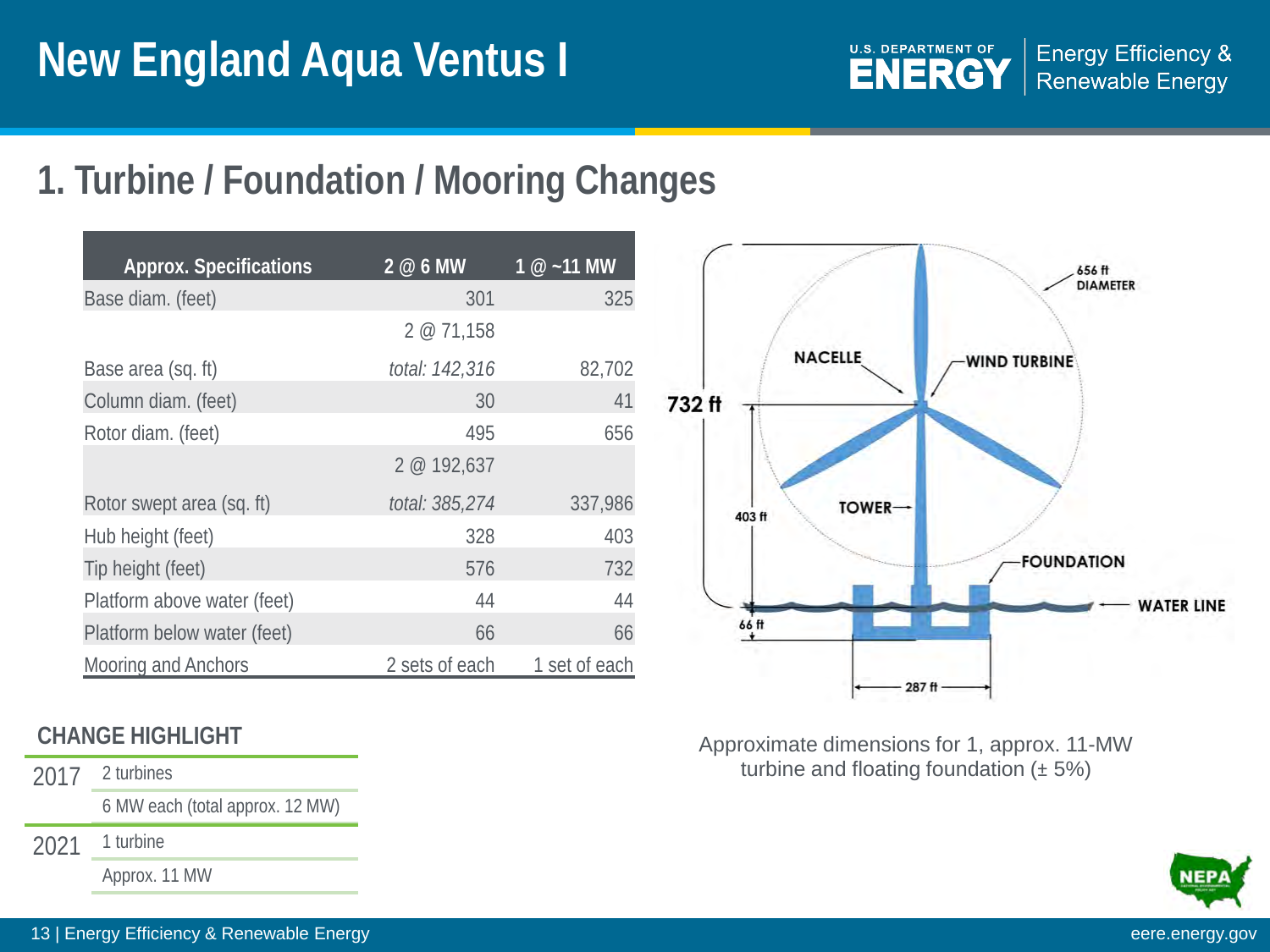U.S. DEPARTMENT OF **Energy Efficiency & ENERGY Renewable Energy** 

## **2. Transmission Cable Landing and Cable Route**

### **East Boothbay, ME**

- •Export cable would interconnect with existing Central Maine Power (CMP) distribution line.
- •Cable landing location under consideration in East Boothbay, ME.

#### **CHANGE HIGHLIGHT**

2017 Port Clyde, ME

2021 East Boothbay, ME



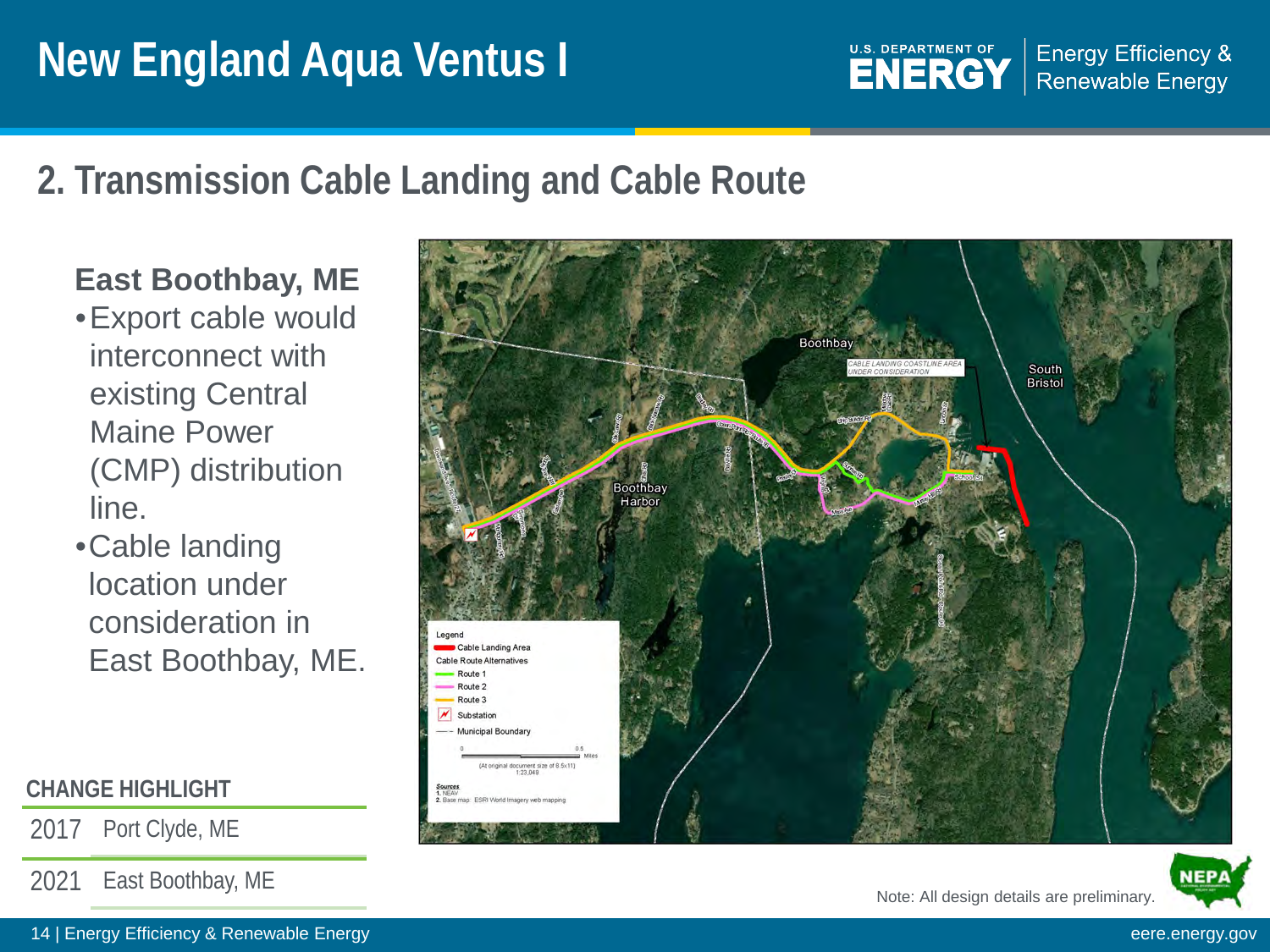

## **OVERVIEW TABLE:**

## **Fabrication, Assembly, Launch, and Installation\***

|                                                                   | <b>Fabrication</b>               | <b>Assembly</b>                    | <b>Launch</b>                                       |
|-------------------------------------------------------------------|----------------------------------|------------------------------------|-----------------------------------------------------|
| <b>Option 1</b><br><b>Brewer</b><br>(Cianbro Modular<br>Facility) |                                  | <b>Searsport</b><br>(Mack Point)   | <b>State Maintained</b><br><b>Oil Transfer Area</b> |
| <b>Option 2</b>                                                   | <b>Searsport</b><br>(Mack Point) | <b>Searsport</b><br>(Mack Point)   | <b>State Maintained</b><br><b>Oil Transfer Area</b> |
| <b>Option 3</b><br><b>Searsport (Mack</b><br>Point) or Brewer     |                                  | <b>Eastport</b><br>(MDOT Facility) | <b>Eastport</b><br>(MDOT Facility)                  |

\*Tower and turbine installation for all foundation fabrication / assembly and launch options would occur in the same location west of Sears Island.

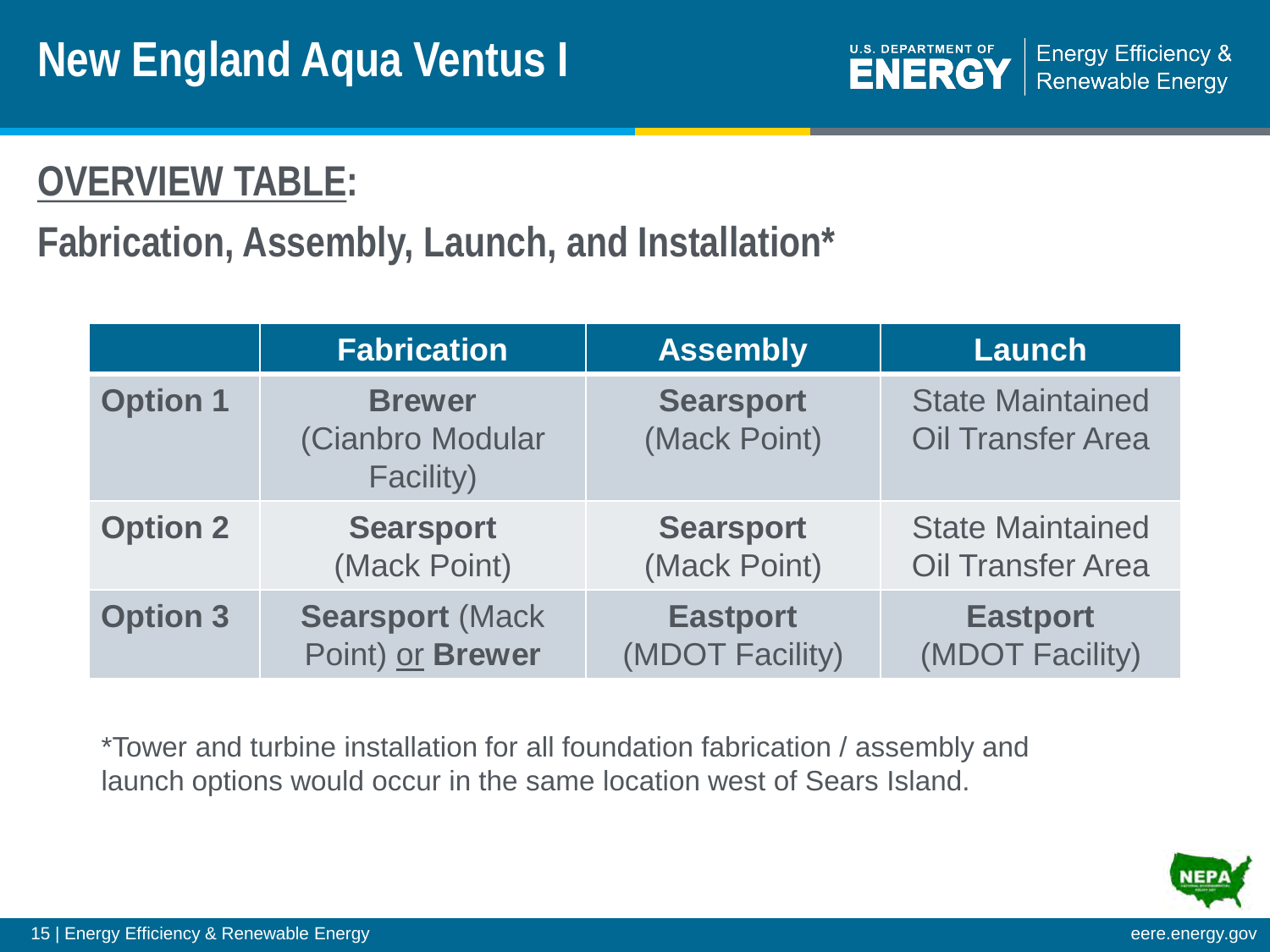

**Energy Efficiency & Renewable Energy** 

## **3. Foundation Fabrication / Assembly Location Options**



**Option 1: Foundation fabrication in Brewer, ME (Cianbro Modular Facility); assembly in Searsport, ME (Mack Point)**

#### **CHANGE HIGHLIGHT (FABRICATION)**

- 2017 Hampden, ME (with cofferdam)
- 2021 Brewer or Searsport, ME (Mack Point)



**Option 2: Foundation fabrication and assembly in Searsport, ME (Mack Point)**



#### 16 | Energy Efficiency & Renewable Energy eere.energy.gov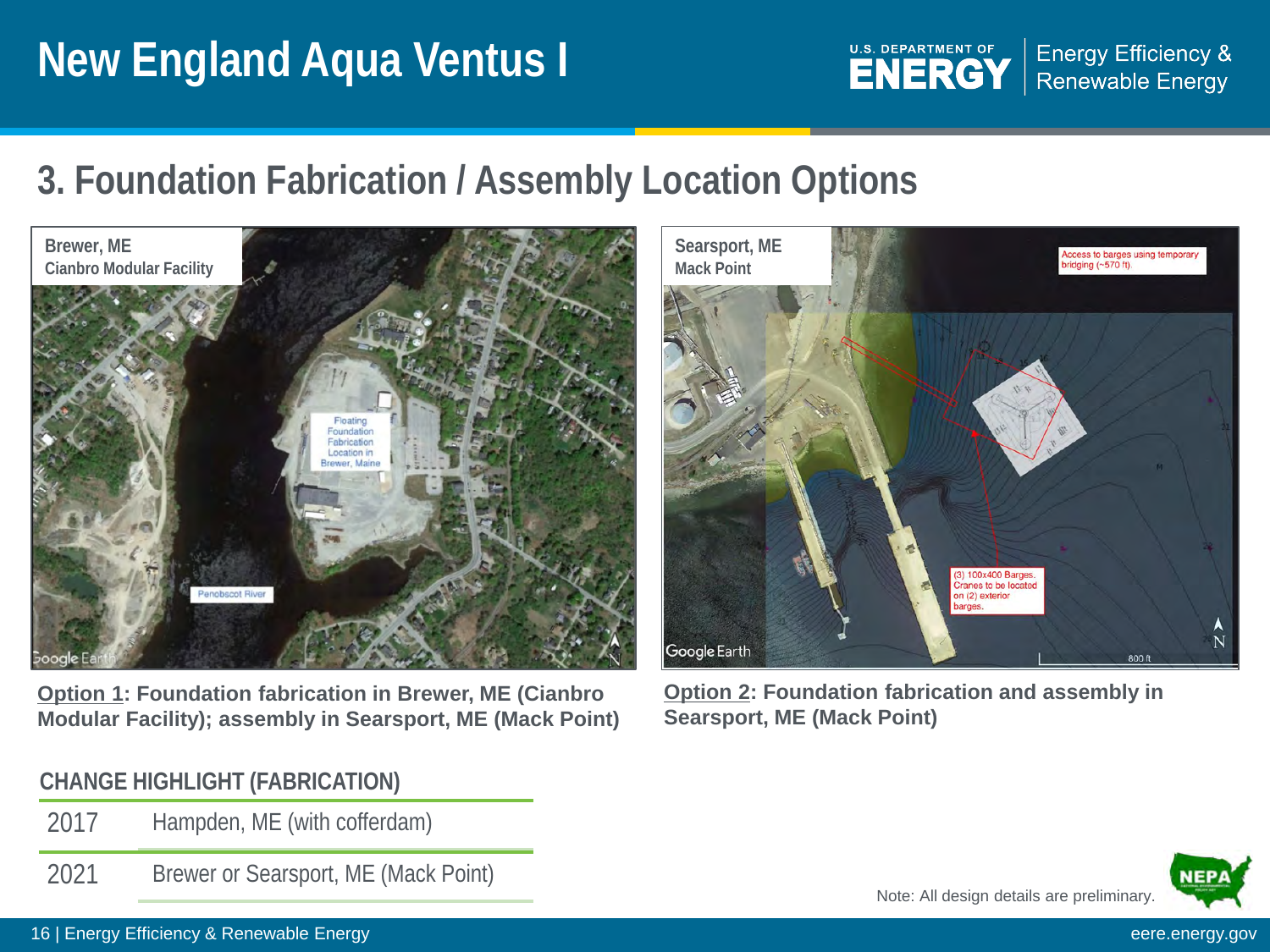

**Energy Efficiency & Renewable Energy** 

## **3. Foundation Fabrication / Assembly Location Options**





**Option 3: Foundation fabrication in Searsport, ME (Mack Point) or Brewer, ME; assembly in Eastport, ME (MDOT Facility)**

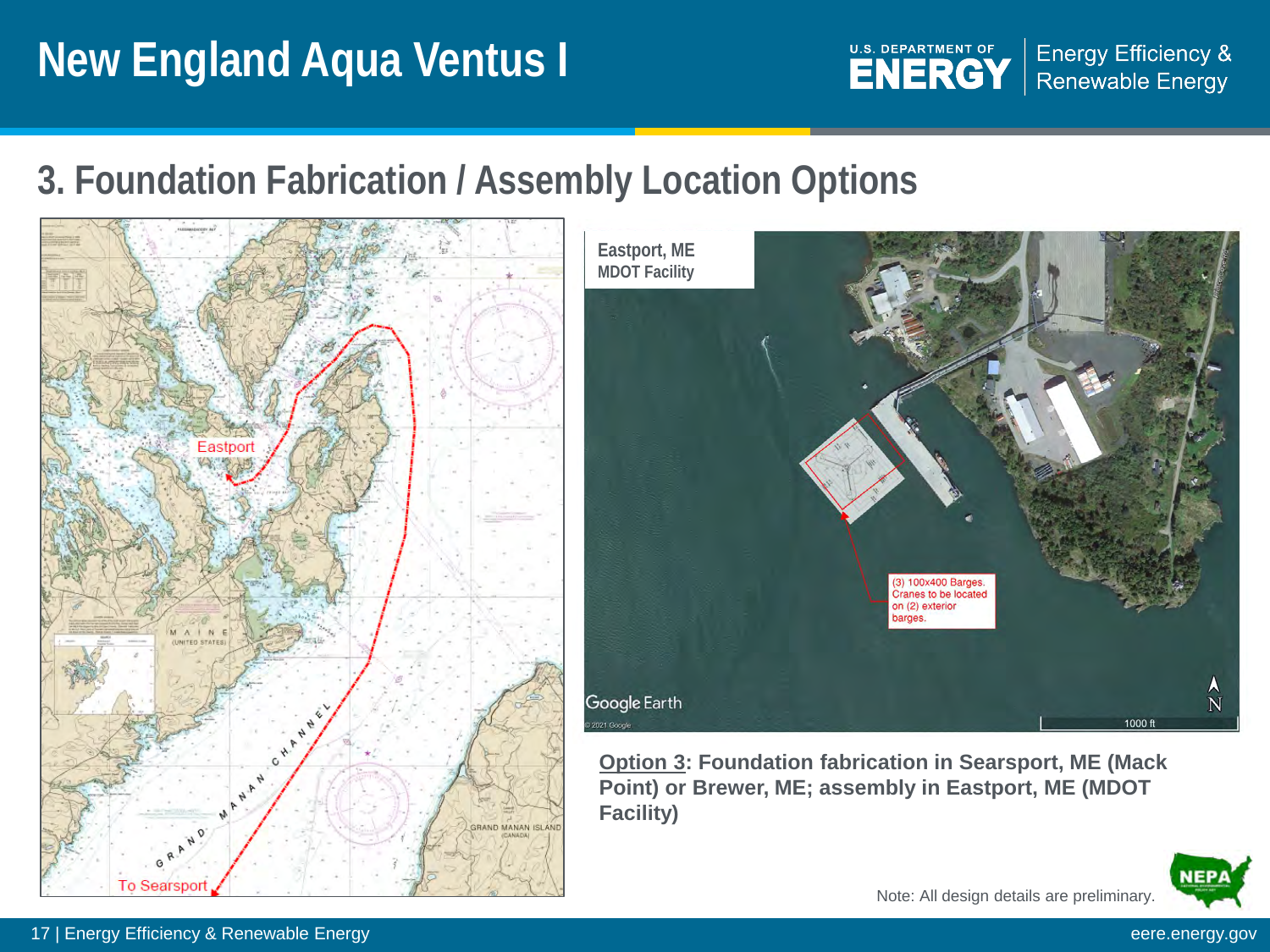# **4. Foundation Assembly, Launch, and Turbine Installation Options**

### **Option 1 and Option 2:**

- **1) Foundation Assembly**
- Foundation assembly at Mack Point
- •Assembly will occur on barges
- **2) Foundation Launch**
- Launching barges will be towed to the State Maintained Oil Transfer Area
- After launching, the foundation will be towed to Searsport (Mack Point) for final assembly or to the turbine installation location
- **3) Turbine Installation onto Foundation**
- Installation of turbine onto foundation west of Sears Island, ME
- Complete structure towed to the Maine Offshore Wind Energy Research Center Test Site for commissioning



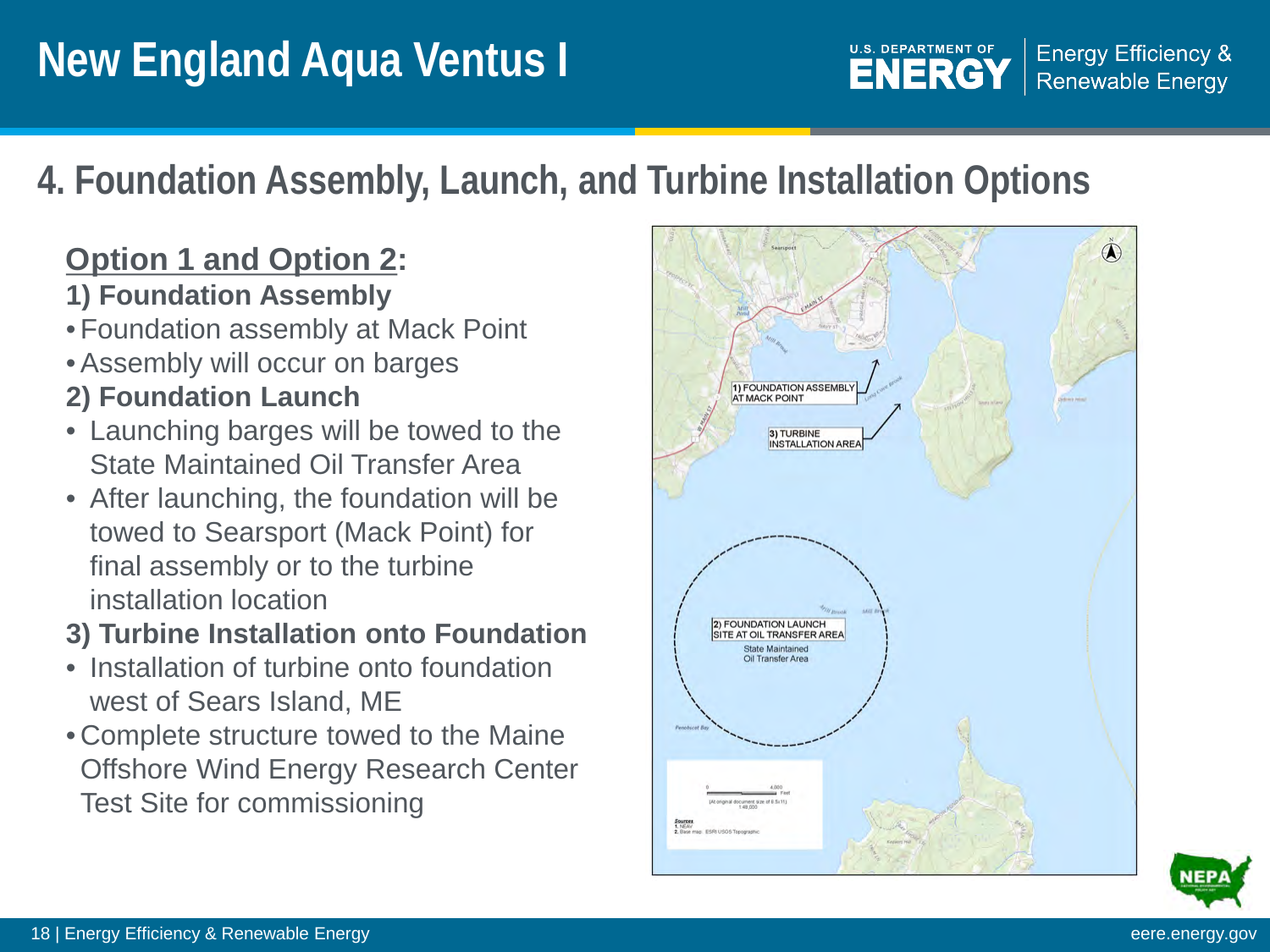#### **U.S. DEPARTMENT OF Energy Efficiency & ENERGY Renewable Energy**

# **4. Foundation Assembly, Launch, and Turbine Installation Options**

### **Option 3:**

### **1) Foundation Assembly**

•Eastport used for assembly of segments made in Searsport (Mack Point)/Brewer

### **2) Foundation Launch**

- Foundation launch at existing pier in Eastport
- Foundation then towed to the installation area for turbine installation

#### **3) Turbine Installation onto Foundation**

- Installation of turbine onto Foundation west of Sears Island
- Complete structure towed to the Maine Offshore Wind Energy Research Center Test Site for commissioning



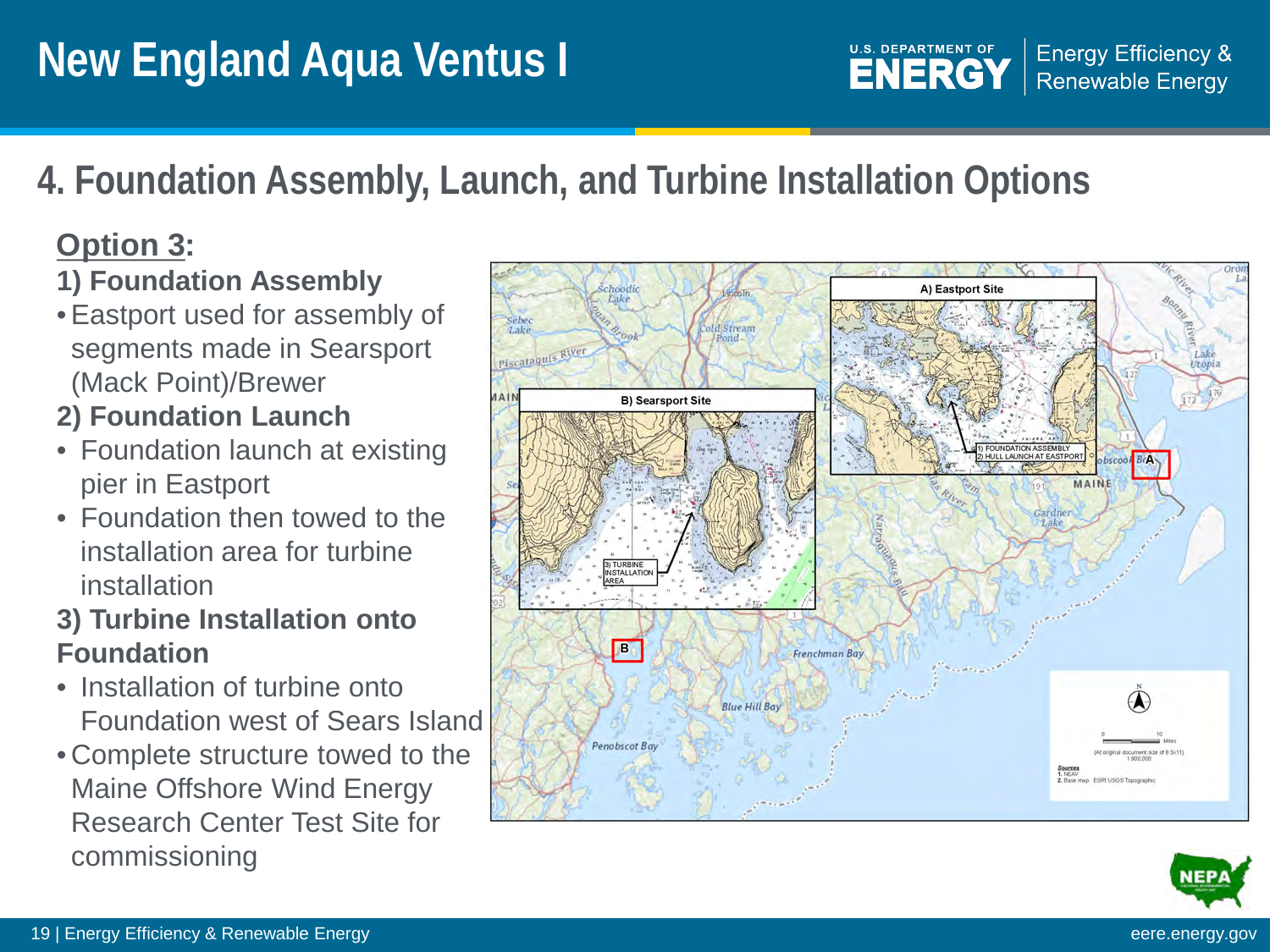# **Subsea Cable Construction and Layout 5. Subsea Cable Construction and Layout**

#### **Dynamic Subsea Cable**

- Suspended in the water column
- Connect to seabed hub
- $-1,200$  ft in length
- 6 to 8" diameter

#### **Passive Subsea Cable**

- Buried or covered on the seafloor
- Export of power to shore
- ~19 nautical mile (nm) in length to Cable Landing Area
- 6 to 8" diameter



**U.S. DEPARTMENT OF** 

**ENERGY** 

**Energy Efficiency &** 

**Renewable Energy**